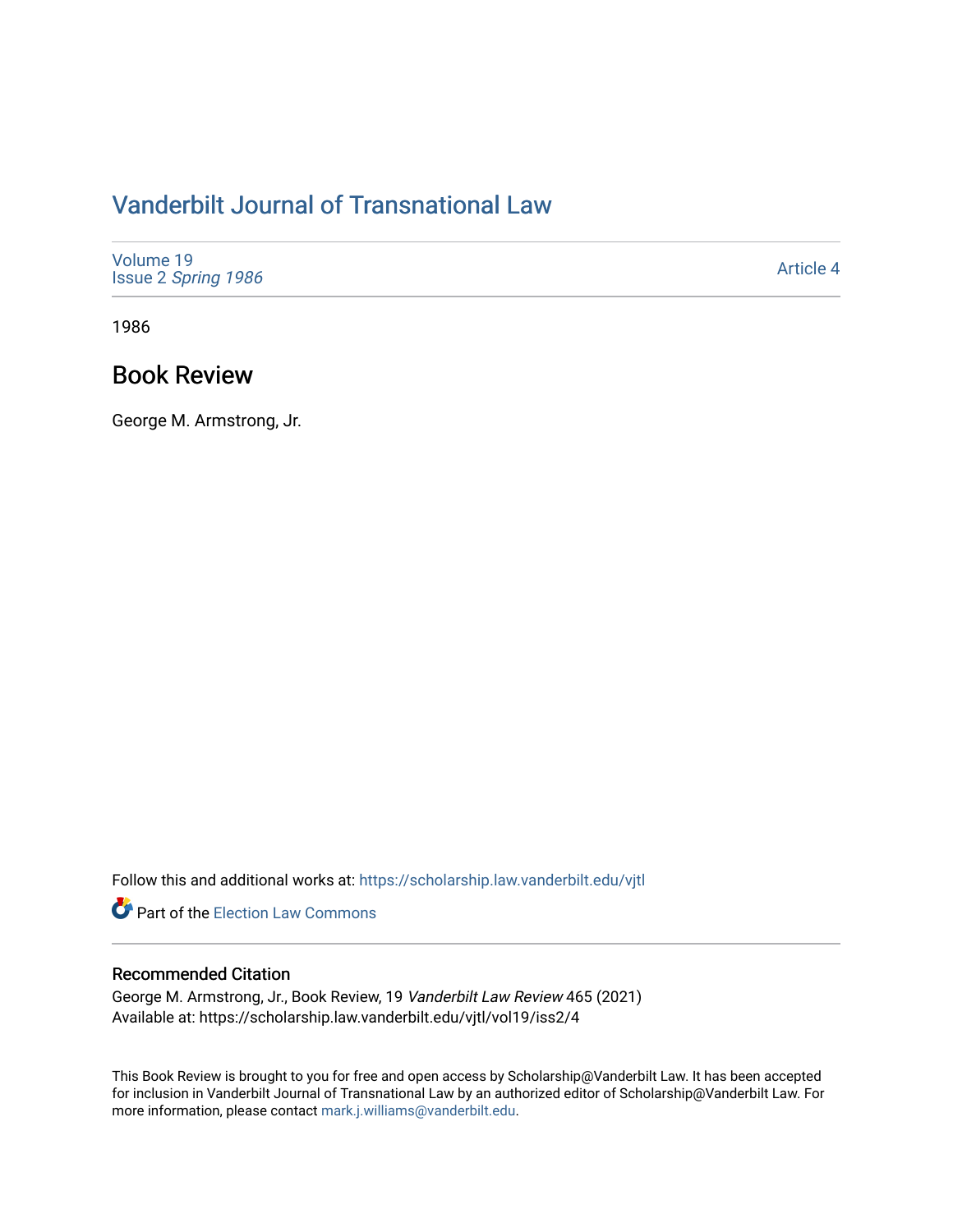## **BOOK REVIEW**

RUSSIAN LAWYERS **AND** THE SOVIET **STATE. By** Eugene Huskeyt, Princeton, **N.J.:** Princeton University Press, **1986. Pp.** xii, **228.**

*Reviewed by George M. Armstrong, Jr.\**

"The **first** thing we do, let's kill all the lawyers." Shakespeare, *King Henry VI Part II,* act IV, sc. 2.

The thoroughness of any social revolution might be measured **by** the degree to which the revolutionaries follow Dick the butcher's advice. Lawyers are often considered one of the principal bulwarks of the established order, perhaps its best unarmed defenders. **A** revolution, the transfer of political power from one social class to another, usually involves the liquidation of the lawyers as Well as the criminal and civil codes which are their tools.

The anomalous survival of the Russian bar after the Bolshevik revolution is not attributable to the charitable disposition of the communists toward lawyers. Lenin held the profession of which he had briefly been a member in particularly low regard, castigating defense counsel as "intellectual scum." The legal profession survived the revolution because at its outset lawyers were not sufficiently important to engage the attention of Soviet leaders. **A** tradition of legal representation had not become well established in Russia and the bar was unimportant in size and influence in **1917.** Integration of the bar into the power structure of the Communist Party was less urgent than the management of physicians, engineers and writers, to say nothing of industrial workers and peasants. Once socialism had ceased to be revolutionary and itself became the established order in the 1930s, the legal system replaced terror as an instrument of social control. Attorneys then became agents of the established power structure rather than its

tAssistant Professor of Government and Legal Studies, Bowdoin College.

<sup>\*</sup>Associate Professor of Law, Louisiana State University; author **of THE SO-VIET LAW OF PROPERTY (1983).**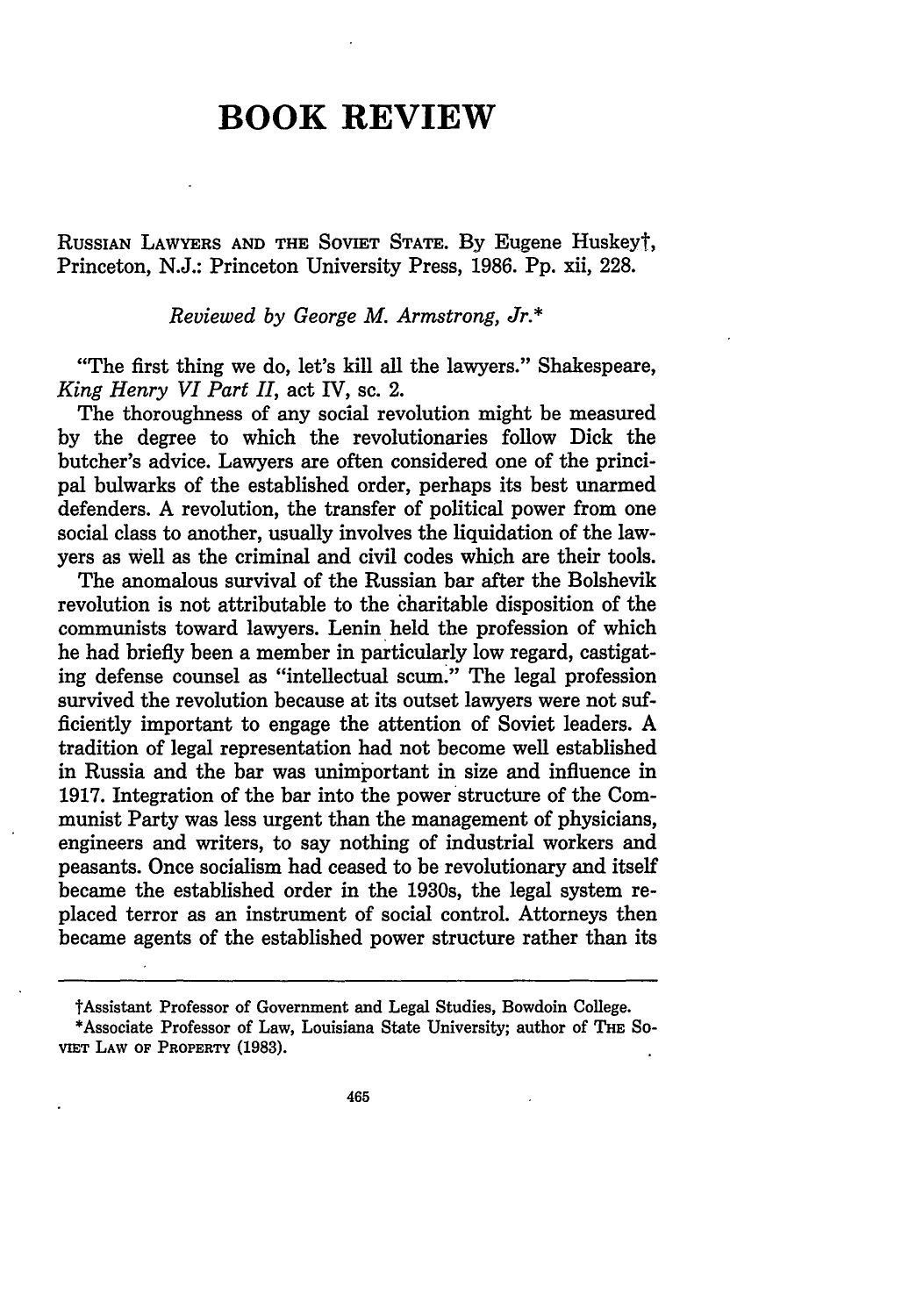antagonists.

These are the conclusions which Gene Huskey presents in his recent study of the Soviet bar in the first post-revolutionary generation. Huskey's volume is itself a valuable contribution to the second generation of western scholarship on Soviet law. Samuel Kucherov and John Hazard, the pioneers of research in this field, examined the Soviet bar together with many other aspects of the legal system. The present study, when combined with other studies of the prosecutors, substantive and procedural law published in the last fifteen years is evidence of the maturity of scholarship in this discipline. A study which examines a single facet of the legal system can no longer be criticized for narrowness.

Historical precedents for the Bolshevik impact on the Russian legal system are rare. The legal system before and after the American Revolution was distinguished by continuity of private law and the practicing bar. The French Revolution, accompanied by the codification movement, exemplifies the societal reevaluation of the legal system toward which most Bolsheviks aimed. The Maoist attempt to abolish courts and formal law, substituting street corner justice and notions of revolutionary consciousness, illustrates the approach of radical Marxism toward the legal system.

The first twenty years of Soviet power witnessed a grand debate on the role of law in socialist society and a protracted political contest to determine the fate of the practicing bar. Huskey's contribution is to place the controversy surrounding the role of lawyers in the larger context of the debate on the role of law.

The Bolsheviks came to power in October 1917 without a blueprint for the organization of society.<sup>1</sup> The writings of Marx were almost exclusively devoted to analysis of the decay of capitalism, not the construction of socialism. Even such fundamental questions as the continued existence of personal property had not been addressed. The pre-revolutionary testament on the nature of law was also ambiguous. Friedrich Engels, Marx's chief collaborator, was a positivist, maintaining that law was imposed on society by the state which acted, in turn, at the behest of whichever class controlled the means of production. According to this view law derives its authority to bind the individual not from the inherent justice of the state's command, but from a governmental monop-

**<sup>1.</sup> E.** HusKEY, **RUSSIAN LAWYERS AND THE SOVIET STATE 36 (1986)** [hereinafter RUSSIAN LAWYERS].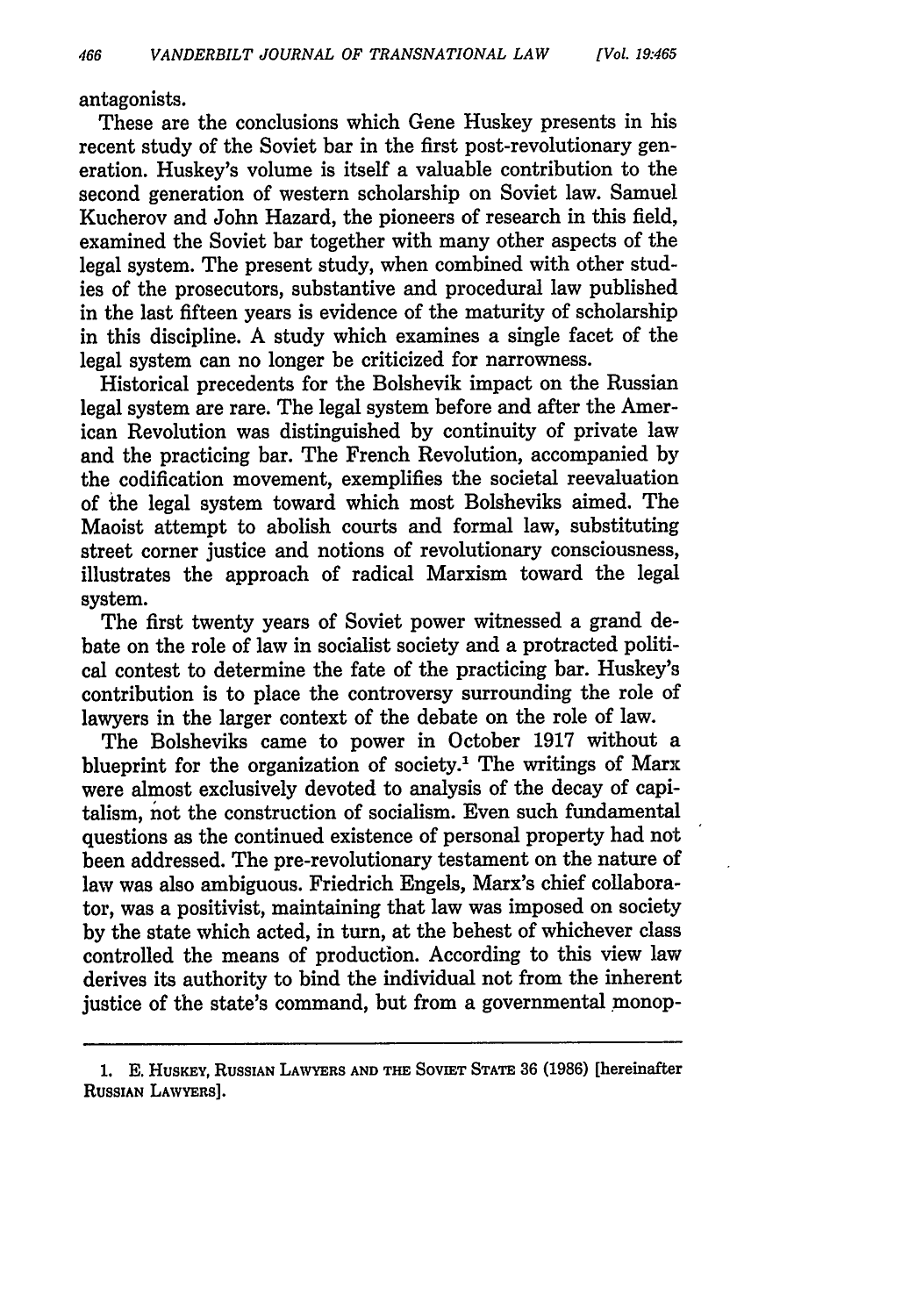oly on legitimate use of force.

Engels' ideas, published in *The Origin of the Family, Private Property and the State,* were adopted by Lenin and expounded in *The State and Revolution,* written on the eve of the October uprising. In a lecture delivered at Sverdlov University in 1919, Lenin reiterated this positivist theory of law. Speaking of the state, he declared:

This mechanism—this group or persons governing others—always takes into its hands a certain mechanism of constraint-of physical force **....** The methods of violence have changed. But whenever there was a state, every society had a group of people who governed-gave commands, exercised domination-and who, in order to retain authority, had in their hands a mechanism of physical constraint, of violence. **...'**

The principal writings of Marx on the nature of state and law were unpublished during his lifetime and were rediscovered after Lenin's death. Nonetheless Georg Lukacs, the Hungarian philosopher, discovered in *Capital* itself the foundation of what might be termed Marx's theory of natural law.3 Once Lukacs had published his research in Russian, his ideas were adopted by E.B. Pashukanis, justly famous as the premier Soviet legal philosopher.4

The salient distinction between naturalist and positivist theories is found in the definition of justice. A positivist, such as Hans Kelsen, declares that a law is just if it is enacted in proper form, with the necessary legislative majority and the executive's signature. Natural law theories attribute significance to the content of the law's command rather than to the procedure in which it was enacted.

Marx was not a traditional naturalist inasmuch as he rejected any appeal to the will of God, to reason, or nature as the source of law's authority. According to Marx the objective requirements of the mode of production-slavery, feudalism, capitalism or socialism—determine the content of the law's command.<sup>5</sup> Allen Wood has written that for Marx, justice is determined "by the concrete

<sup>2.</sup> SOVIET LEGAL PHILOSOPHY 7 (H. Babbtrians ed. 1951).

**<sup>3.</sup> G.** LuKAcs, **HISTORY AND CLASS CONSCIOUSNESS: STUDIES IN MARXIST DIA-LECTICS 83 (1971).**

<sup>4.</sup> E. Pashukais, *The General Theory of Law and Marxism*, in SovIET LEGAL PHILOSOPHY, *supra* note 2, at 111.

<sup>5.</sup> **THE MARX-ENGELS READER** 136 (R. Tucker ed. 1972).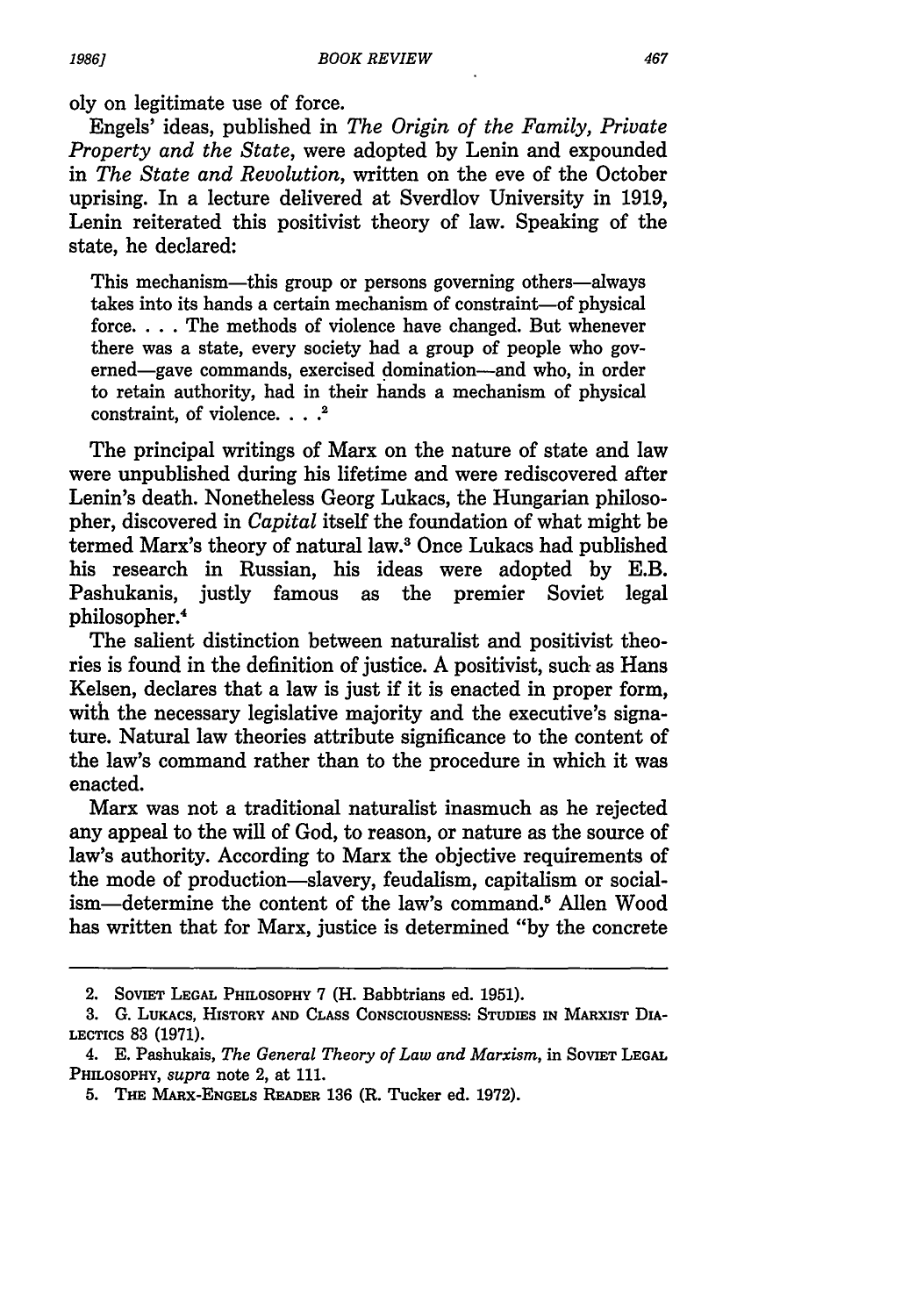requirements of a historically conditioned mode of production. . **.** . [T]he justice of an act or institution is its concern fittingness to *this* situation in *this* productive mode. The justice of transactions, Marx says, is not a matter of form, but a matter of content."6

Lukacs introduced into Soviet Russia the notion that the content of legal norms corresponds to the requirement of the particular stage of economic development. In 1924 the Soviet theorist Pashukanis expanded this concept from a diagnosis of the nature of law in capitalism to a prognosis of the nature of the law in socialism.<sup>7</sup>

Capitalism is a society of private production and market exchange of goods. Market exchange, replacing production for personal use, is capitalism's remarkable characteristic in contrast to earlier epochs. The solidarity and hierarchy of medieval family, church, guild and community are replaced **by** an atomized society of equal, autonomous and egoistic individuals.8 Man defines himself, according to Pashukanis, **by** the characteristics which market exchange requires. Participation in the market affects the individual's self perception.

In socialism, on the other hand, the individual would "[merge] his ego with the collective and [find] therein life's highest satisfaction and meaning." Being liberated from the exchange of private property, Pashukanis believed that people would no longer view one another as isolated, autonomous individuals. The social solidarity of medieval community would return on a higher level of technology. Communist society would abolish law founded on principles of autonomy, equality and egoism and inspired **by** market exchange and replace it with technical rules of community administration of public property. Society would distribute necessary goods and services through the dole, not through the market. The victory of the planned economy, he wrote, will put an end to the idea of rights and to juridic personality and will govern economic relations by "technical expediency."<sup>10</sup> Public administration would replace contract, just as contract had earlier displaced

10. *Id.* at 181.

**<sup>6.</sup>** Wood, *The Marxian Critique of Justice,* **1 PHIL. & PUB. AFF.** 244, **257 (1971).**

<sup>7.</sup> **SovIET LEGAL PHILOSOPHY,** *supra* note 2, at 162.

<sup>8.</sup> *Id.* at 195.

<sup>9.</sup> *Id.* at 201.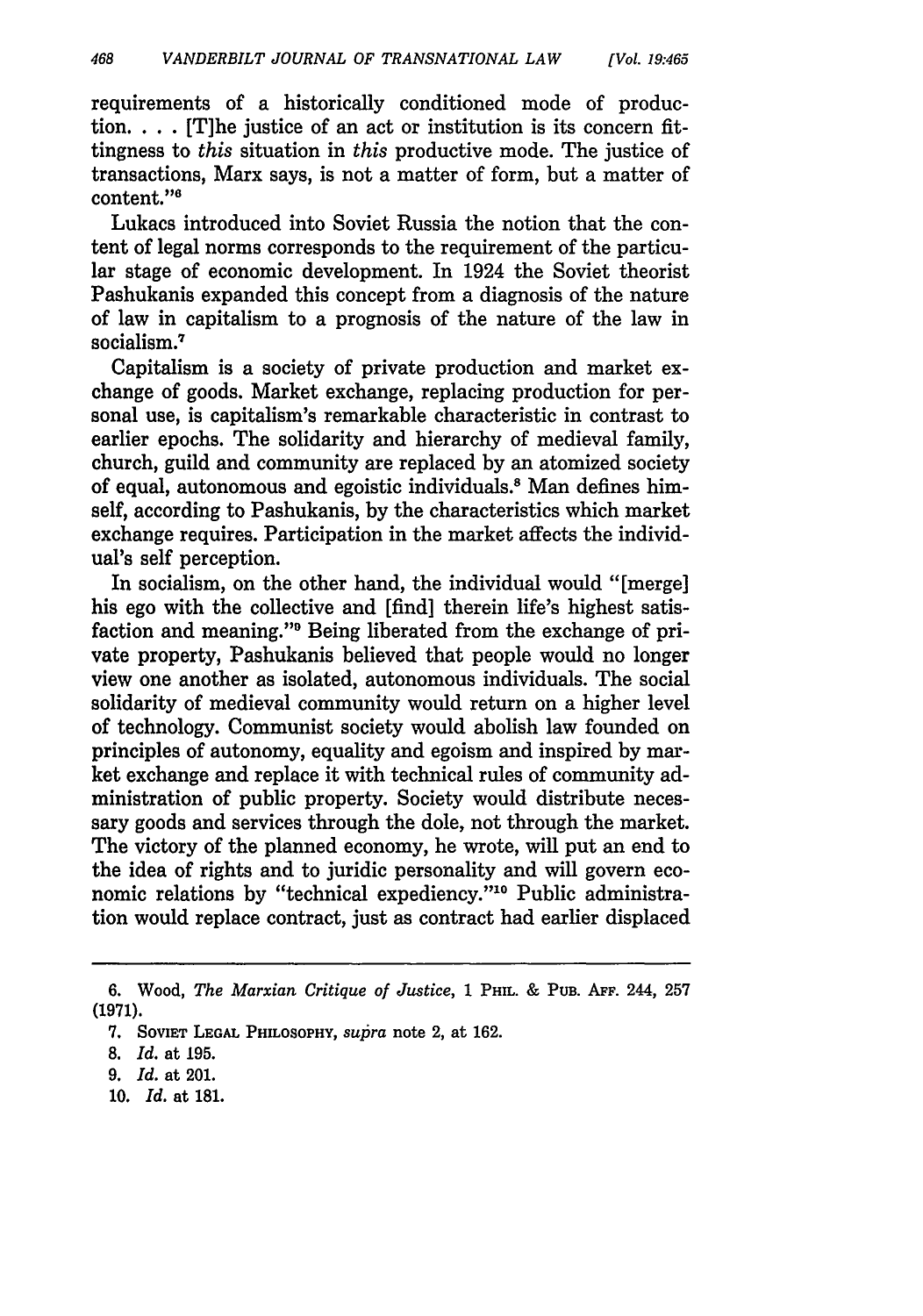property as society's central legal principle.

The role foreseen for lawyers in Soviet society depended upon the length of the transition period between capitalist society, regulated by law, and socialism, administered by technical norms and economic expediency. Lawyers, it was believed, would not be needed once all distribution was regulated by the economic plan. Initially the Bolsheviks expected the period of transition to **be** brief. Economic collapse, however, followed the civil war of **1918- 1920** and the government reintroduced market exchange in **1921.** The practicing bar, previously considered an anachronistic, vestigal remnant of pre-revolutionary Russia, suddenly became necessary to lubricate the wheels of this reintroduced market economy.

The Bolsheviks never developed a coherent policy toward the practicing bar. Their ambivalence was due in part to the nature of the profession. Huskey notes: "As the educated elite of the country, the intelligensia was essential to the Bolshevik program of transforming Russia into a modern industrial state. However, as specialists whose social backgrounds and professional activities were associated with the old ruling circles, they posed a threat to the party's monopoly of political power."" Moreover the government had no consensus on the length of the period of transition to socialism, the period during which the assistance of lawyers would be necessary. Although Lenin once implied that the period of transition might require a generation, free economic exchange had in fact been eliminated **by 1929.**

Huskey's study also discloses another cause of the absence of coherent policy toward the bar, a fundamental aspect of the Soviet government which is too often ignored. That aspect is simply disagreement among leaders on the proper course to be pursued. Lenin, whose antipathy toward the bar has already been noted, differed markedly from other Bolsheviks who had practiced law under the old regime. Huskey describes this group as less unrelentingly hostile.<sup>12</sup> At least during the first decade after the revolution, competing factions in the government pursued different policies toward the practicing bar.

The preeminence of Stalin over his political adversaries, collectivization of agriculture and the introduction of economic planning wrought a "revolution from above" in Robert **C.** Tucker's words. A by-product of this revolution was a reconceptualization

12. *Id.* at **37.**

**<sup>11.</sup> RUSSIAN** LAWYERS, *supra* note **1,** at 3-4.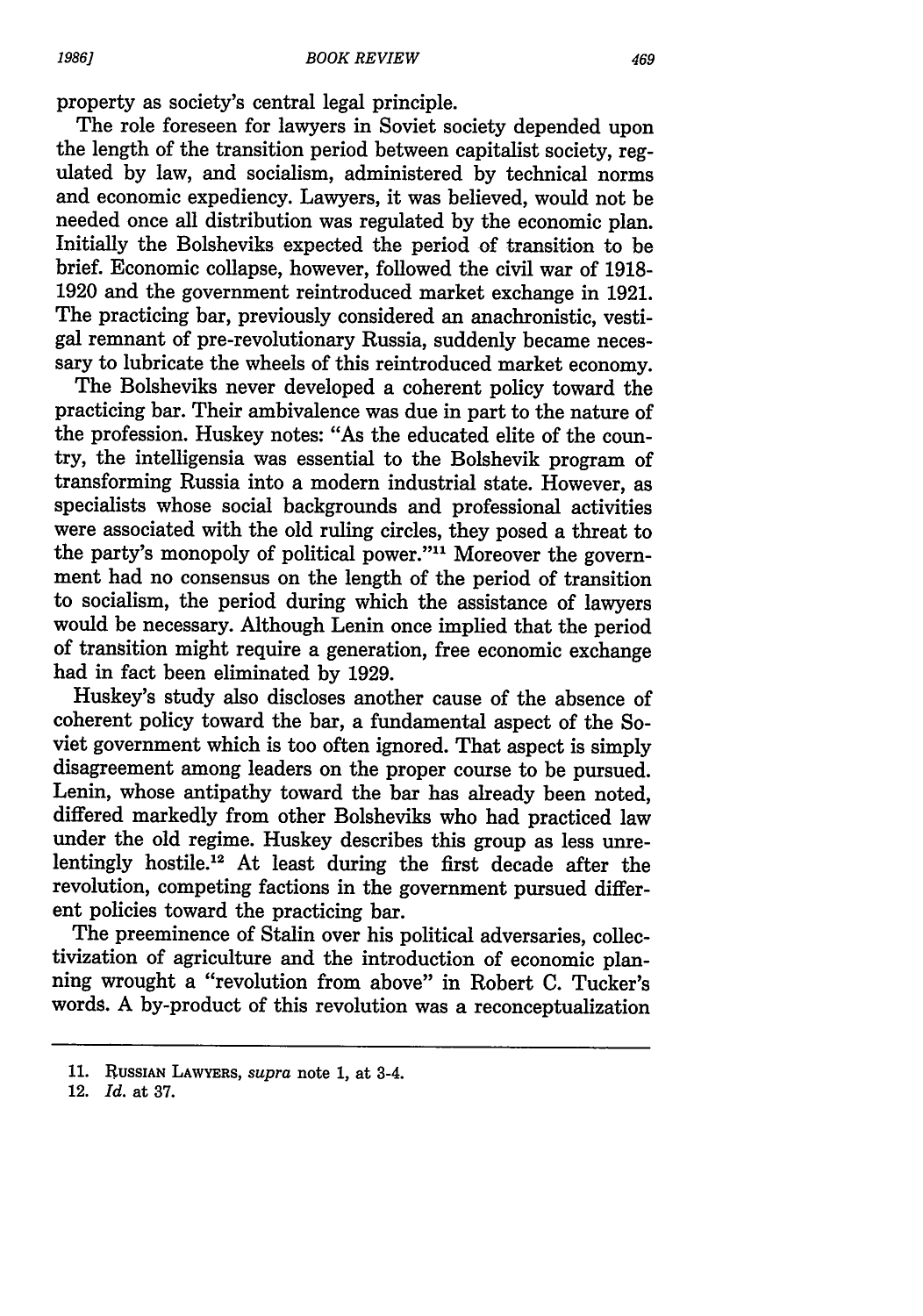of the nature of law. Law was no longer considered a vestige of capitalism, lingering into the transition period. Stalin's acolyte, Vyshinsky, declared that law had attained a socialist content,13 a possibility flatly rejected by Pashukanis. 14 The cause of this shift in legal theory was no mere, arid ideological dispute. Vyshinsky explained the purpose of socialist law as the strengthening of the Soviet state. Thus law ceased to be a relic of the previous era and became an officially acknowledged weapon of social control.

*[Vol. 19.465*

Law and terror were instruments of social control pursued simultaneously after 1932, Huskey argues. His periodization of Soviet history revises most western scholarship which has analyzed the Constitution of 1936 as the landmark of revived stability of law. Law and terror coexisted as methods of social control until the death of Stalin in 1953.

Owing to the specificity of his focus on the practicing bar, Huskey is able to proceed with care. His conclusions are well supported by material from original sources. Although his research is exhaustive, the product never descends into tedium. Huskey's study should be of interest to anyone who is concerned with the independence of the legal profession and the attorney's freedom to represent a client vigorously.

Law students in the United States learn that vindication of the client's interest excludes virtually all other considerations as the watchword of professional achievement. Although the presentation of a client's case is circumscribed by certain strictly defined obligations to the court, prudence rather than duty ordinarily restrain the attorney's zealous advocacy.

In Soviet society, on the other hand, the official ideology elevates the collective above the individual interest. The attorney's task of individual representation sits uneasily in the balance. The expedient course is to denounce one's client and to plead only for an amelioration of the sentence. But the rule of law, a guise in which the Soviet government frequently masquerades, urges the protection of individual rights.

The vissisitudes of governmental policy on the subordination of the individual to society compose a drama of which we have not seen the final act. Aspects of this drama pervade Soviet society, concerning not only legal representation but also the right of privacy, the management of state owned factories, rewards to inven-

14. *Id.* at 201.

**<sup>13.</sup>** SOVIET **LEGAL PHILOSOPHY,** *supra* note 2, at **332.**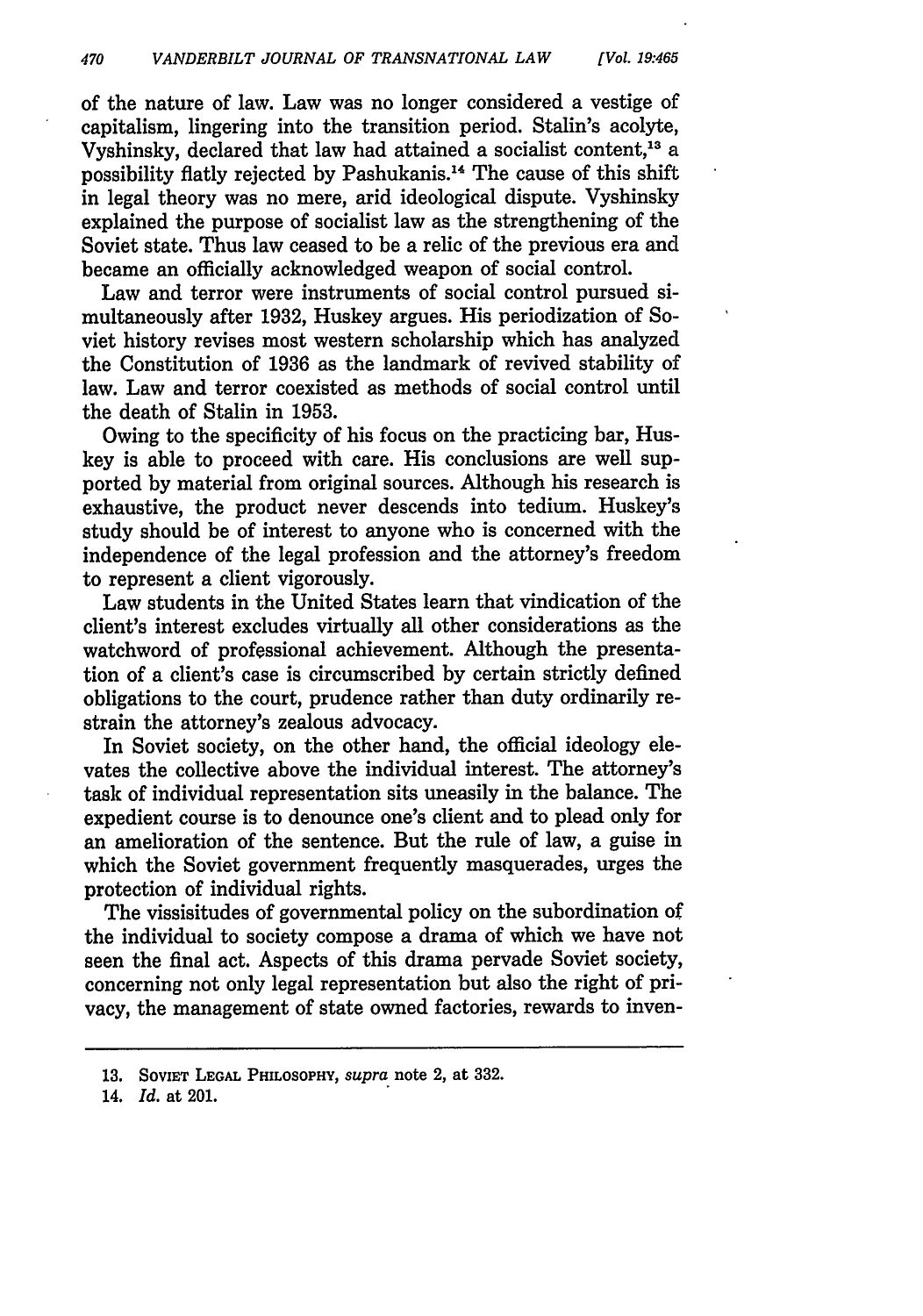tors and every other realm of endeavor. The author's contribution is to disclose the multiplicity of ideas, strategies, interests and personalities which contribute to this developing story, the complexity of the relationships at any given moment and the impossibility of predicting the course of subsequent change.